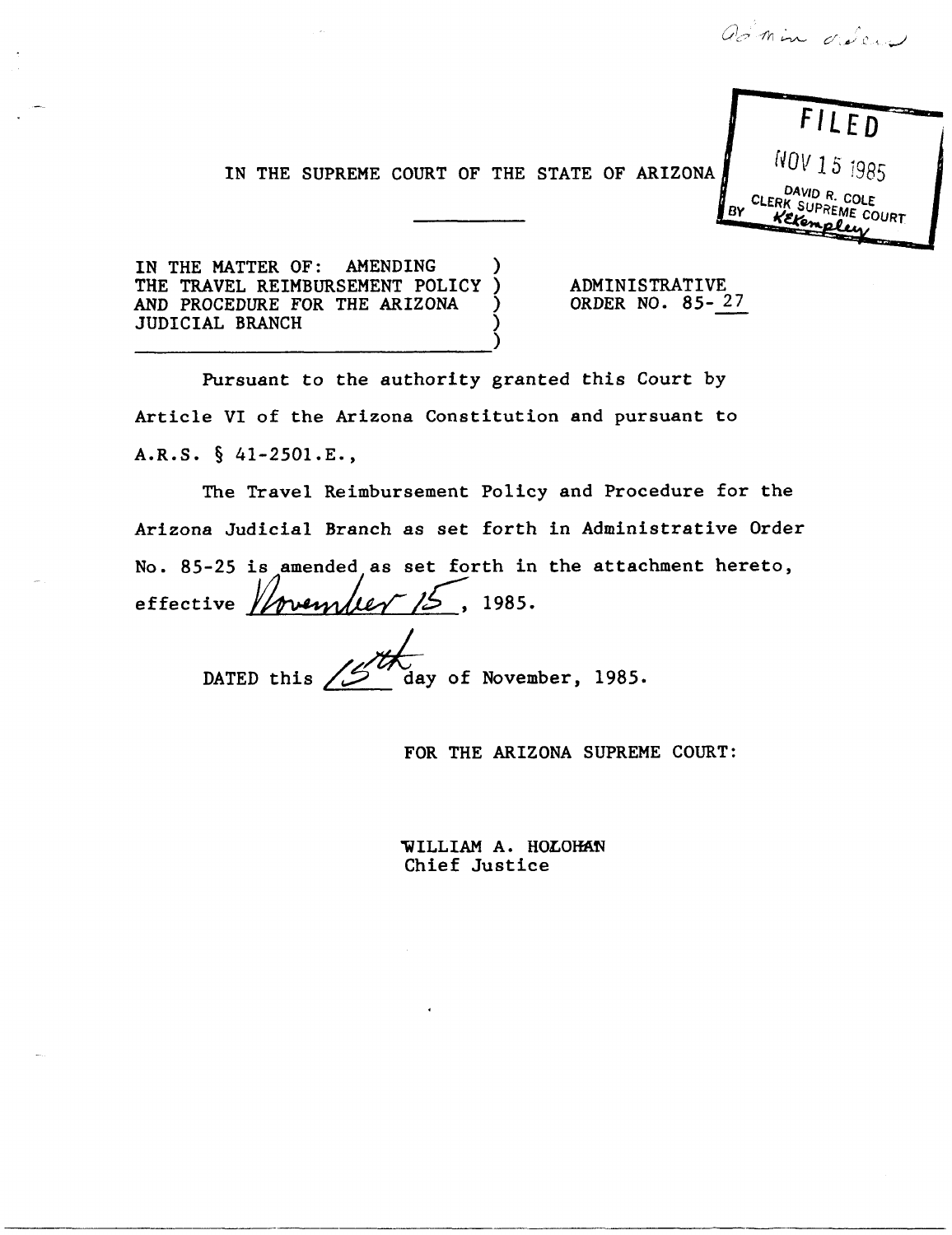## **ARIZONA JUDICIAL BRANCH**  Travel Reimbursement Policy and Procedure

[Changes or additions in text are indicated by underscoring, and deletions are indicated by strikeouts.]

#### **II. DEFINITIONS**

- A. [No change.]
- B. [No change.]
- C. Designated Post of Duty
	- 1. [No change.]
	- 2. [No change.]
	- 3. The designated post of duty for traveling judges<br>of the Court of Appeals who are elected other than in Maricopa and Pima Counties, shall be deemed to be their place of residence (A.R.S.  $\sqrt{2-120.10}$ .

# D. Residence

- 1. [No change.]
- 2. [No change.]
- 3. No reimbursement for lodging or other expenses shall be allowed on the premises of an individual's residence, except for judges covered by A.R.S. § 12-120.10.
- 4. [No change.]
- E. [No change.]
- F. Financial Office

As used in this policy, the "Financial Office" shall be the Clerk of the Court for Divisions One and Two of the Court of Appeals.

-------------- - - -------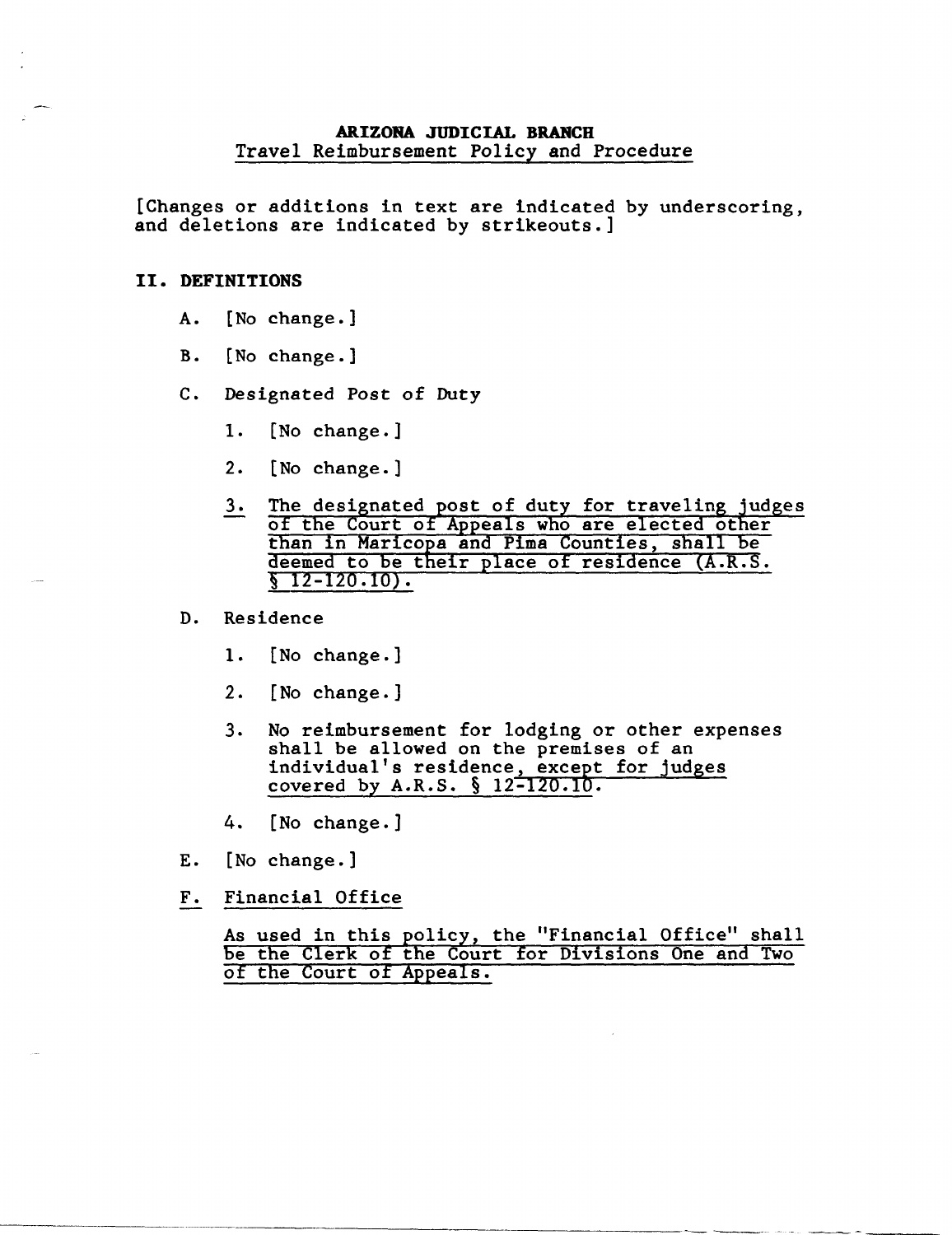#### **III. POLICY**

- A. [No change.]
- B. In-State Travel
	- 1. [No change.]
	- 2. In-state travel may include travel on official business into adjoining states, provided that such travel is performed entirely within an area not to exceed at any point, one hundred (100) miles from the Arizona border, except that the Court governing authority may authorize lodging and per diem allowances at rates provided for travel outside the State, if the travel requires out-of-state overnight accommodations. If out-of-state lodging and per diem rates are<br>authorized pursuant to this section, a travel order is required to be countersigned by the Governor or his designee prior to commencement of travel,  $(A.R.S. \S 38-626(A))$ . The procedure to be followed is the same as for out-of-state travel.
- c. [No change.]
- D. [No change.]

### **IV. ELIGIBILITY FOR MEALS AND PER. DIEM REIMBURSEMENT**

- A. [No change.]
- B. Meal Allowance

Allowances for individual meals will be based on the following:

- 1. [No change.]
- 2. [No change. ]
	- a. [No change.]
	- b. [No change.]
	- c. A traveling judge of the Court of Appeals is away from his designated post of duty and in travel status for a period of ten or more hours.
- 3. [No change.]